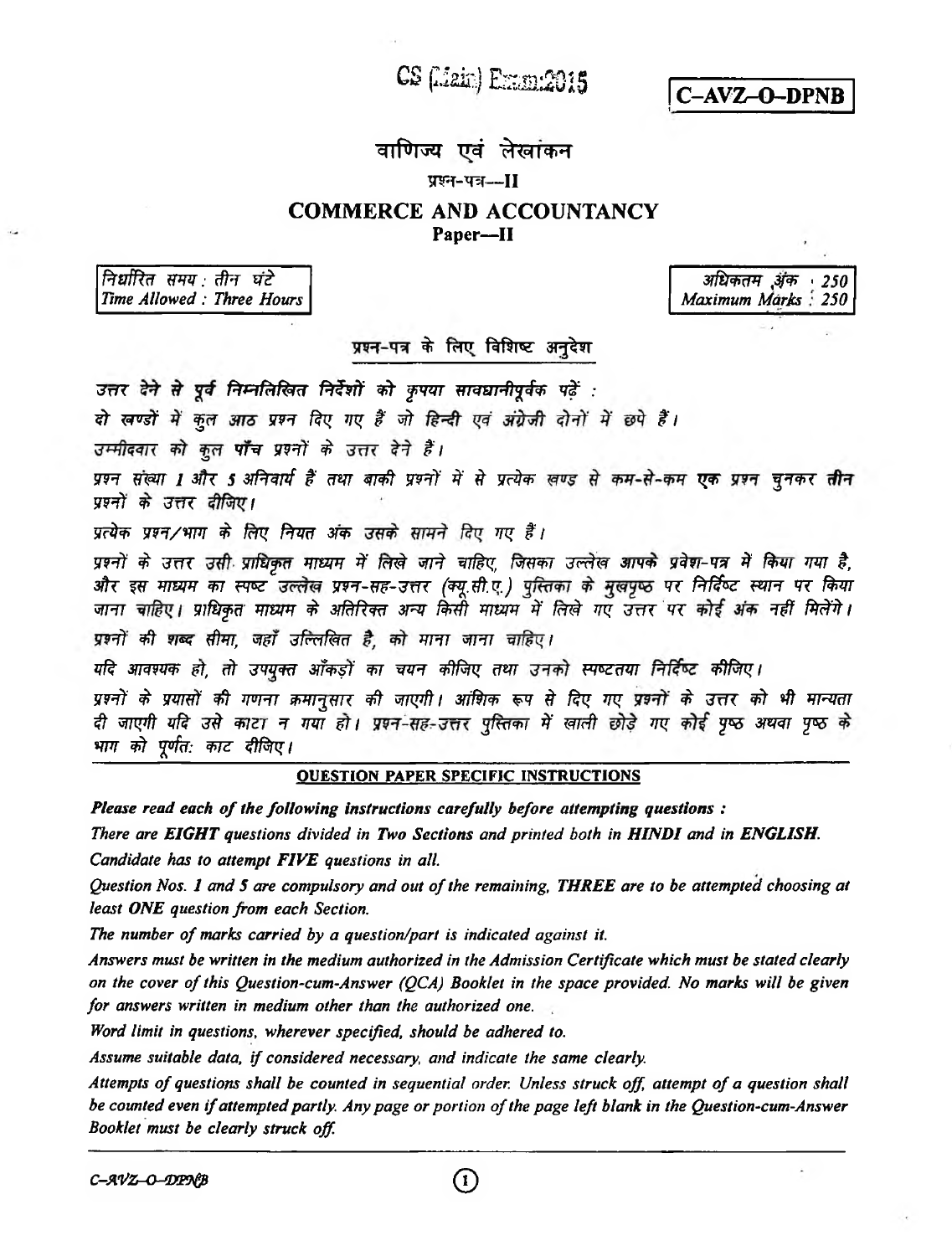#### **—3T**

 $\frac{1}{1}$ 

## **SECTION—A**

| Q. 1 निम्नलिखित को स्पष्ट कीजिए (प्रत्येक लगभग 150 शब्दों में) :                                                                                                                               |                   |  |
|------------------------------------------------------------------------------------------------------------------------------------------------------------------------------------------------|-------------------|--|
| Explain the following (each in about 150 words):                                                                                                                                               | $10\times 5 = 50$ |  |
| Q. 1(a) बैलेन्स स्कोर कार्ड                                                                                                                                                                    |                   |  |
| <b>Balance Score Card</b>                                                                                                                                                                      | 10                |  |
| वूका संसार<br>Q. 1(b)                                                                                                                                                                          |                   |  |
| <b>VUCA World</b>                                                                                                                                                                              | 10                |  |
| Q. 1(c) दबाव क्षेत्र विश्लेषण                                                                                                                                                                  |                   |  |
| Force Field Analysis                                                                                                                                                                           | 10                |  |
| मनोवैज्ञानिक संविदा<br>Q. 1(d)                                                                                                                                                                 |                   |  |
| Psychological Contract                                                                                                                                                                         | 10                |  |
| हिसाबद्रेयता बनाम उत्तरदायित्व।<br>Q. 1(e)                                                                                                                                                     |                   |  |
| Accountability vs Responsibility.                                                                                                                                                              | 10                |  |
| "भारतीय उद्योग की प्रतियोगी सामर्थ्य आंकिक व्यवस्था सम्बन्धी पहल से सीधी जुड़ी है।'' इस कथन<br>Q. 2(a)                                                                                         |                   |  |
| में निहित मुद्दों तथा निहितार्यों का अभिरूपण कीजिए।                                                                                                                                            |                   |  |
| "Competitiveness of Indian industry is directly linked with digitisation initiatives." Identify                                                                                                |                   |  |
| the issues involved and implication of this statement.                                                                                                                                         | 20                |  |
| "उदारीकरण के समय से ही भारतीय व्यवसायिक संगठनों का अनुश्रवण करने वाले नियामक अभिकरणों<br>Q. 2(b)<br>के क्रियाकलापों पर निरन्तर दबाव रहा है।'' इस कथन का मूल्यांकन कीजिए तथा उनकी प्रभावपूर्णता |                   |  |
| में वृद्धि करने के लिए सुधारात्मक कदम सुझाइए।                                                                                                                                                  |                   |  |
| "Since liberalisation there has been continuous pressure on the functioning of regulatory                                                                                                      |                   |  |
| agencies which monitor Indian business organisations." Evaluate this statement and suggest                                                                                                     |                   |  |
| remedial measures to enhance their effectiveness.                                                                                                                                              | <b>20</b>         |  |
| सशक्तीकृत संगठनों से क्या आशय है ? सशक्तीकृत संगठनों को बढ़ावा देने के लिए कदम सुझाइए।<br>Q. 2(c)                                                                                              |                   |  |

**What is meant by empowered organisations ? Suggest steps to foster an empowered organisation.** 10

*C-AVZr-Q-ZmgB* **®**

 $\mathfrak{f}$ 

 $\frac{1}{2}$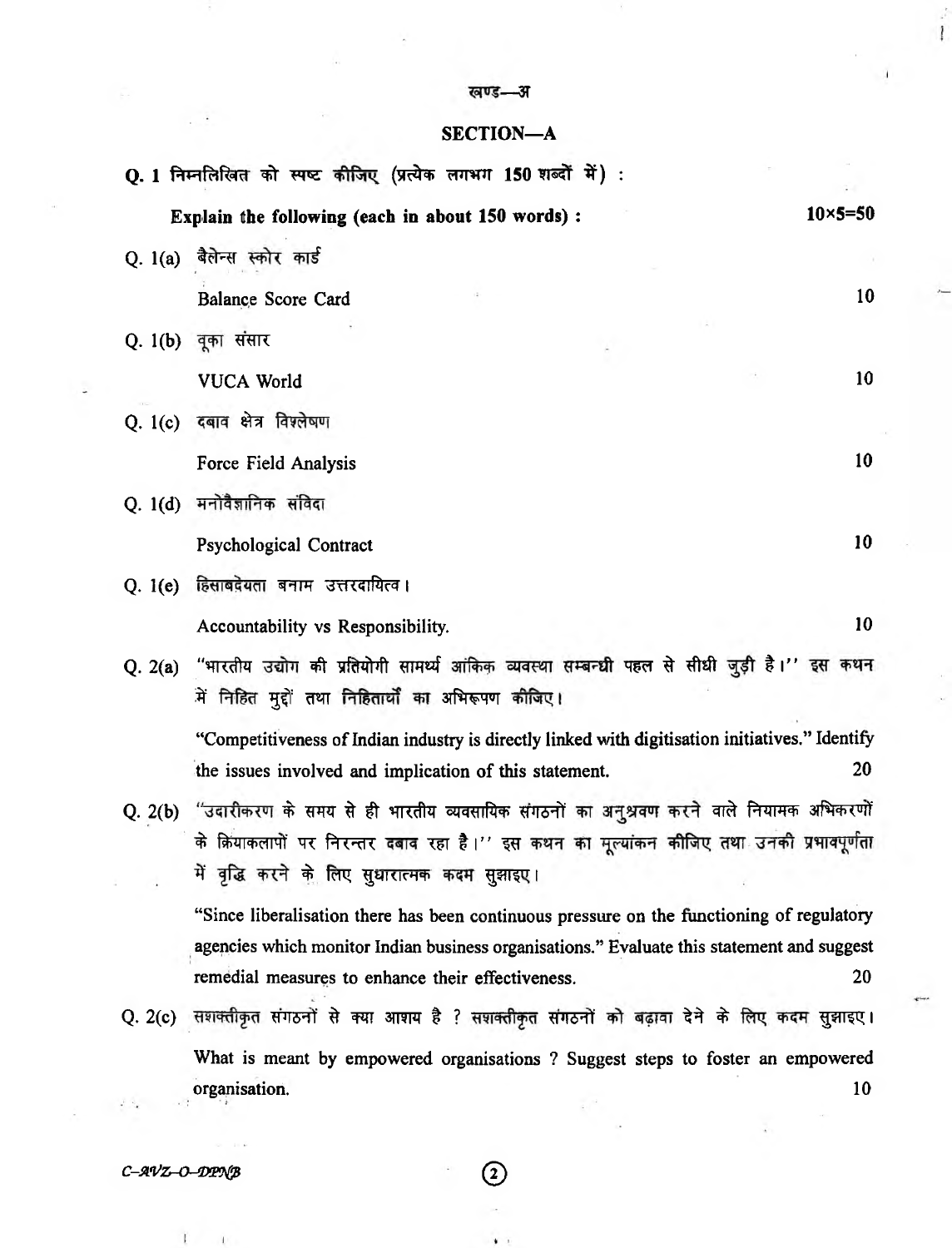Q. 3(a) हेन्ड्री मिन्टजबर्ग के अनुसार संगठन के विभिन्न अंगों में शक्तितम किस प्रकार संगठन के विभिन्न ढ़ाँचागत स्वरूप को प्रस्तुत करता है ? ऐसे ढ़ाँचागत स्वरूप क्या होते हैं और वे संगठनीय प्रभावपूर्णता **को किस प्रकार प्रभावित करते हैं ?** 

**According to Hendry Mintzberg, how does the power dynamics between various parts of the organisation, result in different structural forms of organisation ? What are these structural forms, and how do they affect organisational effectiveness ? 20**

Q. 3(b) "संगठन संस्कृति एक दीर्घकालिक संवृत्ति है संगठन के लक्ष्य एवं दृष्टि की सफलता अथवा असफलता एवं अन्तत: वर्तमान वैश्विक परिदृश्य में इसके उत्तरजीविका का निर्णय करती है।'' इस कथन की व्याख्या कीजिए एवं आधुनिक व्यवसायिक संगठनों की सांस्कृतिक समस्याओं का अभिरूपण कीजिए।

**"Organisation culture is the long term phenomenon that decides the success or failure of the mission and vision of the organisation and ultimately its survival in the current global scenario." Explain this statement and also identify the cultural problems of modem business Organisations. 20**

Q. 3(c) आधुनिक पश्चात्-संगठनों में क्या परम्परागत अवधारणाएं जैसे रेखीय एवं कर्मचारी प्रकार्य अप्रासंगिक हो गये हैं ? क्या आप ऐसे सोचते हैं ? आप अपने उत्तर के समर्थन में तर्क दीजिए।

**In post modern-organisations, are traditional concepts like line and staff functions irrelevant ? Do you think so ? Give arguments in support of your answer. 10**

Q. 4(a) "उत्प्रेरक, अवयवी, व्यवहार तथा परिणाम मॉडल पूर्ण विकसित विवृत्ति के स्थान पर संगठन व्यवहार का मात्र नंगा हड्डी नक्शा ही प्रस्तुत करता है, फिर भी यह संगठनीय व्यवहार के लिए सैद्धान्तिक ढाँचा प्रदान कर सकता है।'' इस कथन से आप क्या समझते हैं ? इस माडल को और समृद्ध बनाने के लिए सुझाव दीजिए।

**"S-O-B-C model gives Only a bare bones sketch of organisation behaviour rather than a full blown explanation. However it can serve as a conceptual framework for organisational behaviour." What do you mean by this statement ? Give suggestions to enrich this model.**

**20**

**10**

Q. 4(b) सकारात्मक मनोविज्ञान क्या है ? भारतीय कम्पनियां अपने कार्यबल में उद्यमीय सोच को बढ़ाने के लिए इनकी अवधारणाओं का किस प्रकार उपयोग करती है ? विवेचन कीजिए।

**What is positive psychology ? How can Indian companies use the concepts of the same to foster entrepreneurial thinking in their workforce ? Explain. 20**

Q. 4(c) "संगठनीय नागरिकता संबंधी व्यवहार गुणवत्ता चरों की प्रभावपूर्णता में अभिवृद्धि करता है।'' विवेचन **^Prq; i**

**"Organisational citizenship behaviour enhances the effectiveness of quality circles." Comment.**

*C-AVZ-O-DPN*<sup>B</sup> (3)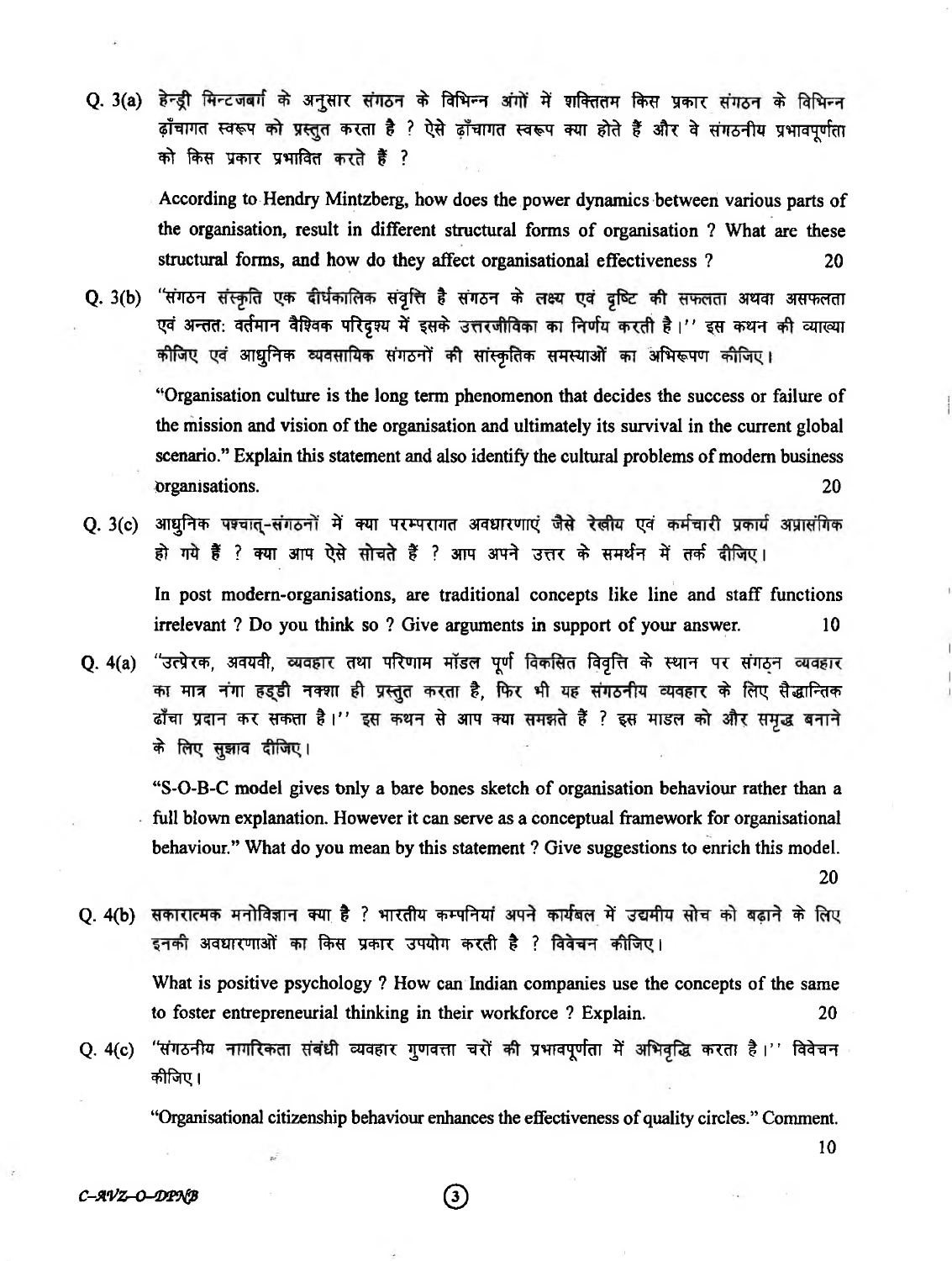#### खण्ड—ब

 $\overline{1}$ 

### **SECTION—B**

| <b>Q. 5 निम्नलिखित को स्पष्ट कीजिए (प्रत्येक लगभग 150 शब्दों में)</b> :                                                                                                                                       |
|---------------------------------------------------------------------------------------------------------------------------------------------------------------------------------------------------------------|
| $10\times 5 = 50$<br><b>Explain the following (each in about 150 words)</b> :                                                                                                                                 |
| Q. 5(a) व्यवहारिक स्थिरक मापने मापदण्ड।<br>10<br>Behavioural Anchored Rating Scale.                                                                                                                           |
| Q. 5(b) मानव संसाधन लेखांकन।                                                                                                                                                                                  |
| 10<br>Human Resource Accounting.                                                                                                                                                                              |
| Q. 5(c) विवाद संकल्प में संराधन बनाम मध्यस्थता।                                                                                                                                                               |
| 10<br>Conciliation vs Mediation in Disputes Resolution.                                                                                                                                                       |
| Q. 5(d) कलम बन्द हड़ताल बनाम औजार बन्द हड़ताल।                                                                                                                                                                |
| 10<br>Pen down strike vs Tool down strike.                                                                                                                                                                    |
| Q. 5(e) तालाबन्दी पर रोक।                                                                                                                                                                                     |
| 10<br>Banning Lockouts.                                                                                                                                                                                       |
| Q. 6(a) "कैफटीरिया योजना कुछ निश्चित सीमाओं के साथ व्यक्तिगत कर्मचारियों को अपने एक मुश्त अनुलाभ<br>को पूरा करने हेतु निर्णय लेने की अनुमति देती है।'' विवेचन कीजिए। इस कथन के निहितार्थ का<br>परीक्षण कीजिए। |
| "Cafeteria Scheme allows individual employees to decide, with certain limits, on the                                                                                                                          |
| make up of their Fringe Benefits Package." Discuss. Also examine the implications of<br>20<br>this statement.                                                                                                 |

Q. 6(b) "कारखाना कर्मचारियों की तुलना में शोध एवं विकास विभाग में कार्यरत वैज्ञानिकों एवं अभियन्ताओं के लिए कार्य विश्लेषण, कार्य विवरण तथा कार्य विशिष्टीकरण का प्रयास करना अपेक्षाकृत अधिक कठिन है।'' चर्चा कीजिए तथा इस प्रकार की चुनौतियों को प्रभावी ढंग से समाधान करने में मानव संसाधन विभाग प्रबन्ध की किस प्रकार मदद कर सकता है ?

**"Compared to factory workers, it is more difficult to attempt job analysis, job description, and job specification for the Scientists and Engineers working in Research and Development ^Departments " Comment. How does the HR Department help management to address these challenges effectively ?** 20

Q. 6(c) निष्पादन मूल्यांकन पर 'हलो प्रभाव' का क्या प्रभाव होता है ? व्याख्या कीजिए। **What is the impact of 'Halo Effect' on Performance Appraisal ? Explain. 10**

 $\mathbb{R}^n \times \mathbb{R}$ 

**\**